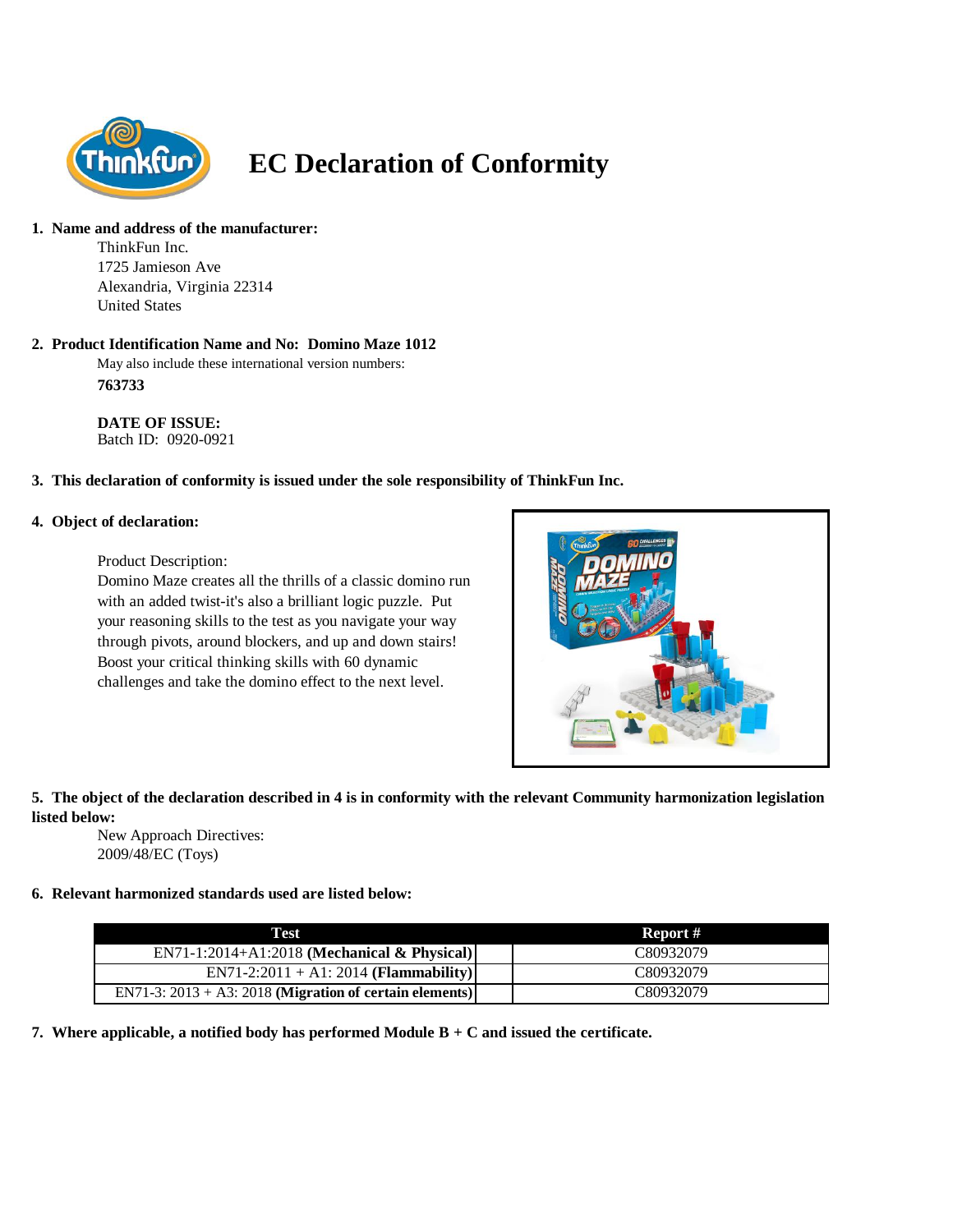# **8. Additional Information:**

The object of declaration is also in conformity with the following standards/regulations:

| <b>Test</b>                                                                                                 | Report #  |
|-------------------------------------------------------------------------------------------------------------|-----------|
| REACH Annex XVII (Cadmium)                                                                                  | C80932079 |
| <b>REACH Annex XVII (Phthalates)</b>                                                                        | C80932079 |
| <b>REACH Annex XVII (Azo Dyes)</b>                                                                          | C80932079 |
| 94/62/EC (Heavy Metals Requirements on Packaging                                                            |           |
| and Packaging Waste)                                                                                        | C80932079 |
| Determination Of Polycyclic Aromatic Hydrocarbon [Point                                                     |           |
| 50 Of The Annex XVII Of The Regulation (EC) No.                                                             |           |
| 1907/2006 (REACH) With Further Amendment                                                                    | C80932079 |
| Determination Of Pentachlorophenol [Point 22 Of The                                                         |           |
| Annex XVII Of The Regulation (EC) No. 1907/2006                                                             |           |
| (REACH) With Further Amendment]                                                                             | C80932079 |
| Determination Of Pentachlorophenol[German Ordinance                                                         |           |
| on Prohibition of Chemical (ChemVerbotsV) Attachment                                                        |           |
| 15]                                                                                                         | C80932079 |
| Determination Of Benzene Content [Point 5 Of The Annex<br>XVII Of The Regulation (EC) No. 1907/2006 (REACH) |           |
| And Further Amendment]                                                                                      | C80932079 |
|                                                                                                             |           |
| Determination Of HBCDD As Per Client's Specification.                                                       | C80932079 |
| Determination Of PBBs & PBDEs Content As Per Client's                                                       |           |
| Specification [(EU) No. 757/2010 And (EU) No.2016/293                                                       |           |
| Amending Regulation (EC) No 850/2004 On Persistent                                                          | C80932079 |
| [Bedarfsgegenständeverordnung Annex 1 (to § 3)]                                                             |           |
| Substances which may not be used in the manufacture or<br>treatment of certain consumer goods]              | C80932079 |
| Determination Of Flame Retardant Content [Point                                                             |           |
| 4,7,8,44,45 Of The Annex XVII Of The Regulation (EC)                                                        |           |
| No. 1907/2006 (REACH) With Further Amendment]                                                               | C80932079 |
| Flame                                                                                                       |           |
| Retardant (PBBs & PBDES) As Per Client's Specification                                                      |           |
| w/ Reference to Chem. Verbots V                                                                             |           |
| Regulation.                                                                                                 | C80932079 |
|                                                                                                             |           |
| Aniline referring to Regulation (EC) 1907/2006 (limit                                                       |           |
| of 30mg/kg)                                                                                                 | C80932079 |
| Content of lead according to Regulation (EC) 1907/2006                                                      |           |
| Annex XVII                                                                                                  | C80932079 |
|                                                                                                             |           |
| Textiles - Color fastness to perspiration and optical                                                       |           |
| brightners according to EN ISO 105-E04                                                                      | C80932079 |
| Textiles - color fastness to rubbing according to EN                                                        |           |
| ISO 105-X12                                                                                                 | C80932079 |
| Allergizing and cancerogenic colorants according to                                                         |           |
| directive 2009/48/EG and DIN 54231                                                                          | C80932079 |
|                                                                                                             |           |
| Formamide according to directive 2015/2115/EU                                                               |           |
| and directive 2009/48/EG                                                                                    | C80932079 |